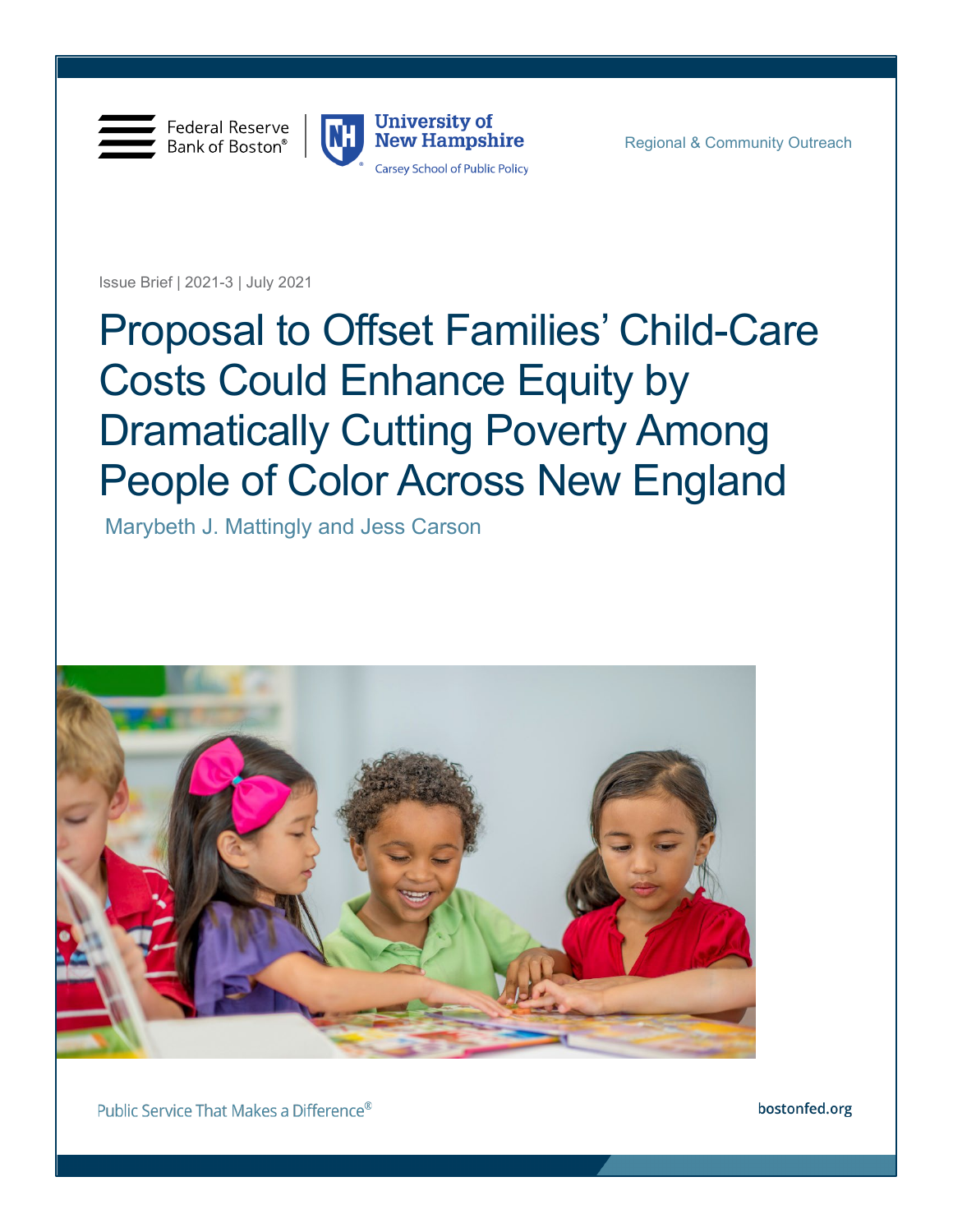# **Contents**

The views expressed in this paper are those of the authors and do not necessarily represent those of the Federal Reserve Bank of Boston or the Federal Reserve System.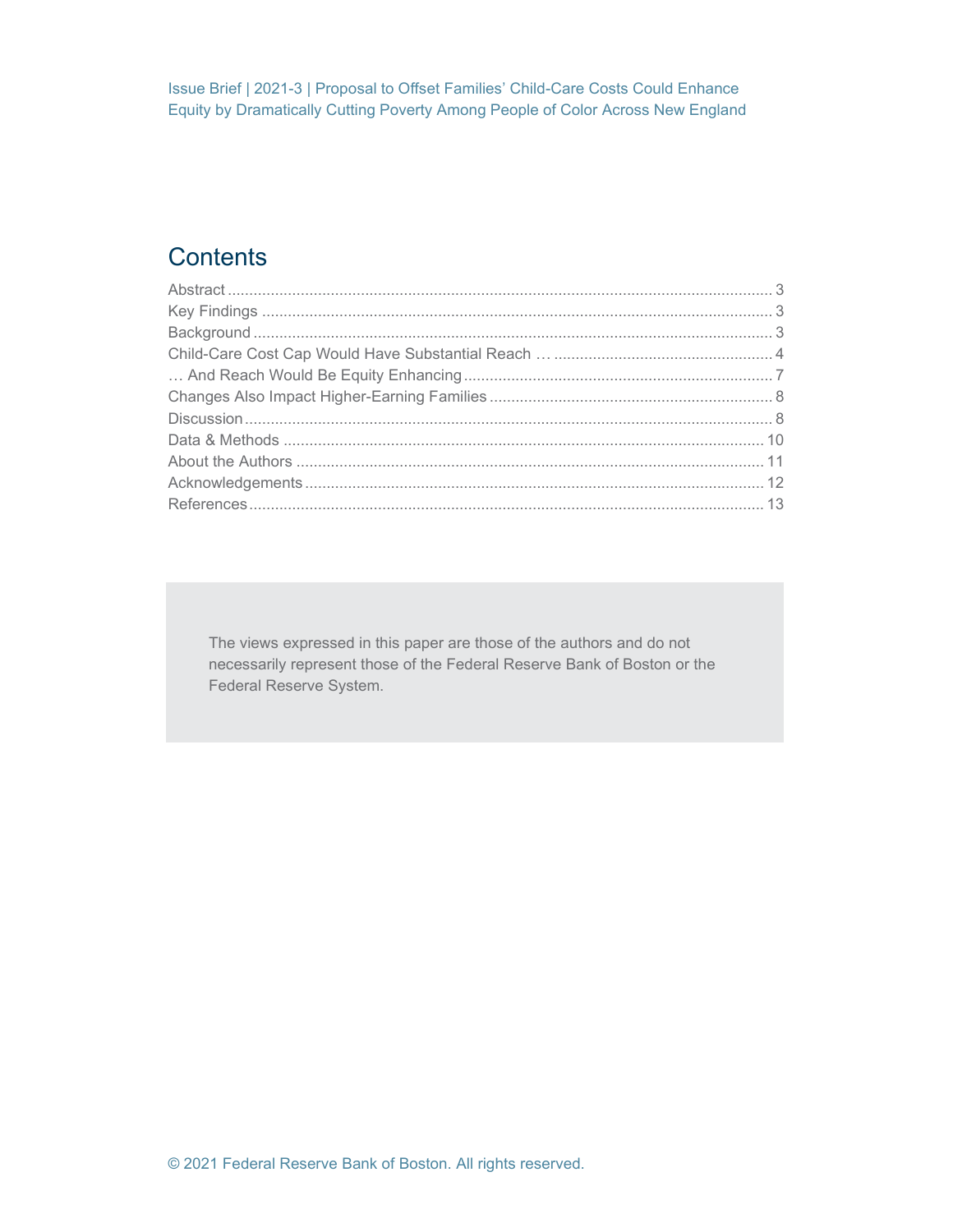# <span id="page-2-0"></span>Abstract

In this brief, authors Beth Mattingly and Jess Carson consider the impact of capping child-care expenses for New Englanders paying out of pocket for child care. Using the Census Bureau's Supplemental Poverty Measure, they find that poverty would decline by 40 percent among New Englanders in families paying for care if out-of-pocket payments were eliminated for those below their state median income and capped at 7 percent of income for higher-earning families. Absolute reductions would be greatest for Black and Hispanic New Englanders, meaning that such a policy change would also bring their poverty rate closer to rates among white New Englanders, thereby decreasing the racial/ethnic poverty-rate gap.

# <span id="page-2-1"></span>Key Findings

- Subsidizing child care entirely for families with incomes under the state median and capping expenses at the federal affordability threshold (7 percent of income) for higher-earning families would affect two-fifths of New England families paying for care.
- The poverty rate for individuals in these families would be cut by 40 percent.
- Among people in families paying for care, this policy would reduce poverty most among those without any college education, single parents, and Black and Hispanic individuals.
- Resulting child-care cost savings would reduce racial/ethnic gaps in poverty rates among New Englanders paying for care: although Black and Hispanic poverty rates are still the highest, the policy would reduce rates by around 7 percentage points for each group.
- Our findings may reflect a conservative estimate of poverty reductions, as we do not account for increases in labor-force participation that would further boost income. Still, such care might be of higher quality and offer other benefits to children and families.

## <span id="page-2-2"></span>**Background**

The COVID-19 pandemic spotlighted child care as a necessary component of the workforce infrastructure, although the challenges of care affordability, availability, and quality confronted parents long before the pandemic. These challenges are particularly acute for low-income parents and parents of color.[1](#page-2-3) Although child-care subsidy programs exist, the structure and reach of these programs do not meet families' needs well. For

<span id="page-2-3"></span><sup>1</sup> Novoa, 2020; Gassman-Pines et al., 2020; Johnson-Staub, 2017.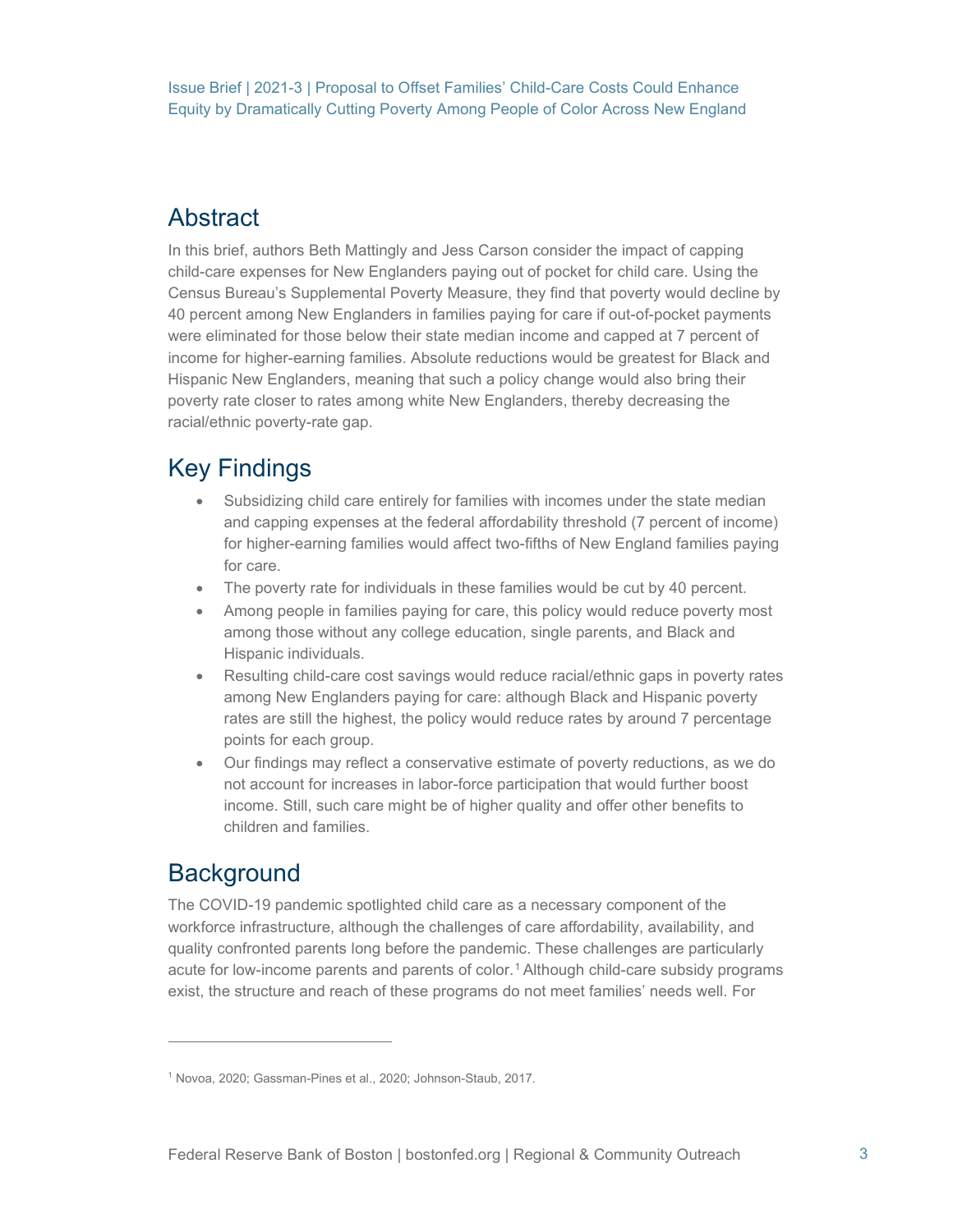example, in 2017, only an estimated 14 percent of children eligible under federal guidelines received subsidies.[2](#page-3-1) Overhauling this system to instead eliminate or reduce ("cap") child-care expenses for all families has the potential to enhance family economic security and reduce poverty directly through significant savings and indirectly by loosening family constraints on work.

In this brief, we explore the effects of capping child-care expenses for families across New England, inspired by a policy proposal put forth by Massachusetts' Common Start Coalition. To do so, we model potential changes to poverty rates using the supplemental poverty measure (SPM), a newer measure available in data collected by the U.S. Census Bureau that not only considers pretax cash income, as the official poverty measure does, but also considers the role of taxes and transfers and the impact of necessary expenses, like child care, on poverty, among other differences. The SPM considers all post-tax income and transfers from all safety net programs, including both cash and noncash transfers, and deducts expenses paid out of pocket for work needs, child care, and medical care from the bucket of family resources. Thus, we alter the resource deduction for child care based on our policy modelling.

Here, we focus on the poverty-reducing effects of capping out-of-pocket expenses in two ways: (1) omitting expenses for those with income below their state's median and (2) capping out-of-pocket expenses for all other families at the federal threshold for childcare affordability (7 percent of pretax income). We explicitly consider how these provisions would impact persistent racial/ethnic disparities. We mark eligibility for totally subsidized care generally here at below the state median income, although this proposal is related to several existing policy proposals, including President Biden's American Families Plan, which proposes to eliminate expenses for families earning up to 1.5 times the area median income, and to legislation filed in February 2021 by Massachusetts state senator Jason Lewis  $(D)$ .<sup>[3](#page-3-2)</sup> Although the state bill is much more specific, prioritizing populations served by state agencies, and would eliminate costs only for families earning below 0.5 times the area median income, it too proposes capping child-care costs for families, as we do here. We find that such a policy would substantially relieve poverty among families currently paying for care, especially among families of color and singleadult families.[4](#page-3-3)

### <span id="page-3-0"></span>Child-Care Cost Cap Would Have Substantial Reach …

Child-care costs are not a rare occurrence in New England. Eight percent of New Englanders live in a family with at least some child-care costs, and among those who live

<span id="page-3-1"></span><sup>2</sup> GAO, 2021.

<span id="page-3-2"></span><sup>&</sup>lt;sup>3</sup> See The White House (2021) and Lewis (2021) for details on these original proposals.

<span id="page-3-3"></span><sup>4</sup> Note that our analyses focus on those already paying out of pocket for child care and do not account for changes in additional parental employment, increased work hours or care selected that might be spurred by affordable child-care legislation. Therefore, our findings likely represent a lower bound of the potential economic benefit for families if such a child-care cost policy were adopted.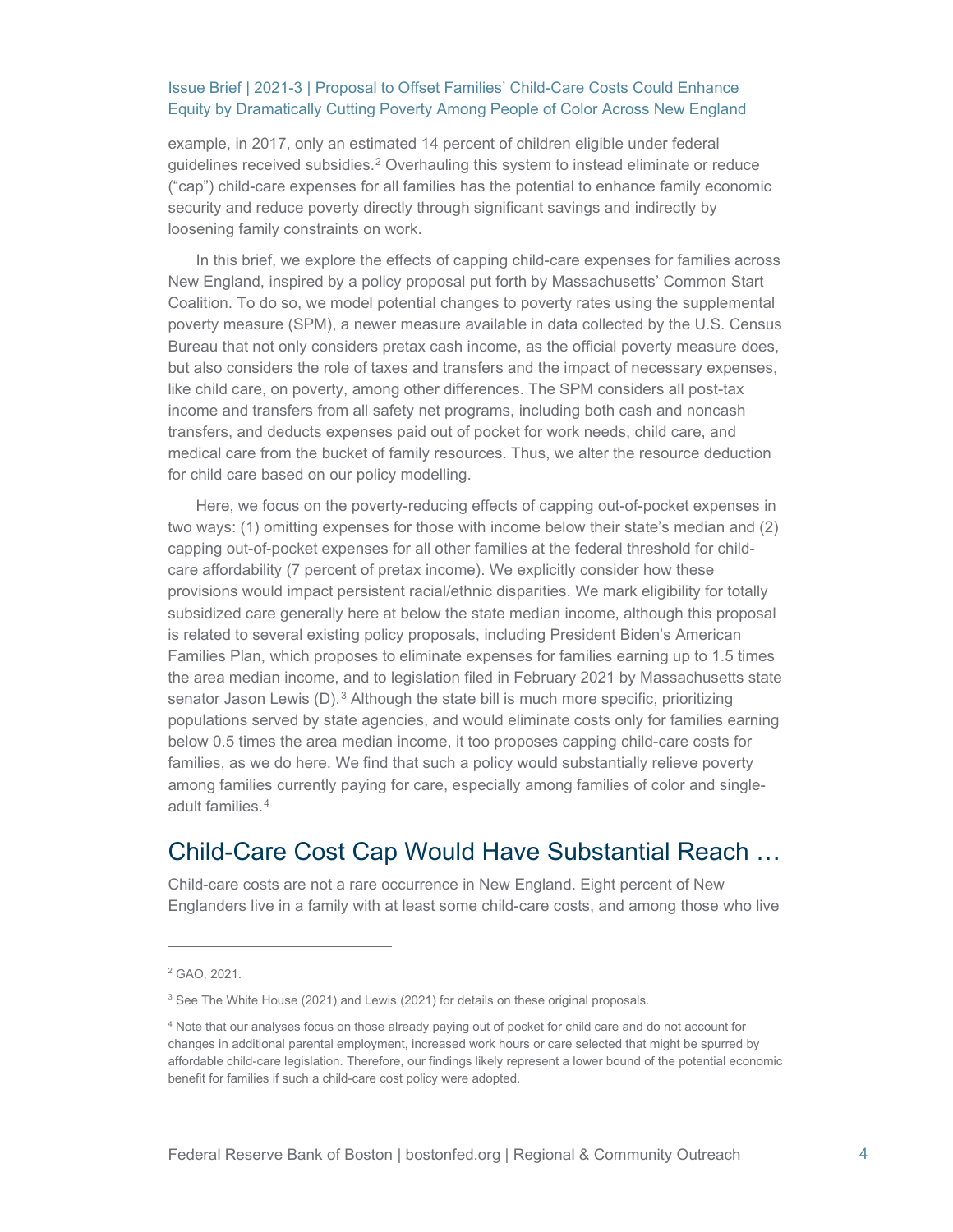with a child under the age of 12, this rises to nearly one-quarter. Among those paying for care, costs are high: on average, \$7,421 across New England. These costs tend to surpass affordability thresholds for families, and earlier work shows that child-care costs exceed 10 percent of family income for one in four families with young children.<sup>[5](#page-4-0)</sup>

We estimate that two-fifths (42.5 percent) of New Englanders in families with childcare costs would realize savings by eliminating costs for the lower earners and capping them for all other families (Table 1). The remainder would not benefit because although they do pay for child care, what they pay now is less than the caps proposed under this policy.

|                                                                       | <b>Percent Affected</b> | Percent Poor | Percent Poor After Cap |
|-----------------------------------------------------------------------|-------------------------|--------------|------------------------|
| All New England                                                       | 42.5                    | 7.7          | $4.5*$                 |
| State*                                                                |                         |              |                        |
| Connecticut                                                           | 43.4                    | 8.1          | $5.3*$                 |
| Maine                                                                 | 50.3                    | 7.8          | $4.5*$                 |
| Massachusetts                                                         | 41.3                    | 8.3          | $4.9*$                 |
| New Hampshire                                                         | 40.2                    |              |                        |
| Rhode Island                                                          | 44.5                    |              |                        |
| Vermont                                                               | 36.3                    |              |                        |
| <b>Family's Highest</b><br><b>Level of Educational</b><br>Attainment* |                         |              |                        |
| Less than High School                                                 | 80.3                    | 38.8         | $24.3*$                |
| High School Graduate                                                  | 75.8                    | 26.5         | $16.2*$                |
| Some College                                                          | 61.0                    | 14.0         | $8.8*$                 |

### Table 1 | Effects of Proposed Child-Care Cost Cap on New Englanders in Families with Child-Care Costs

<span id="page-4-0"></span><sup>5</sup> Mattingly et al., 2016.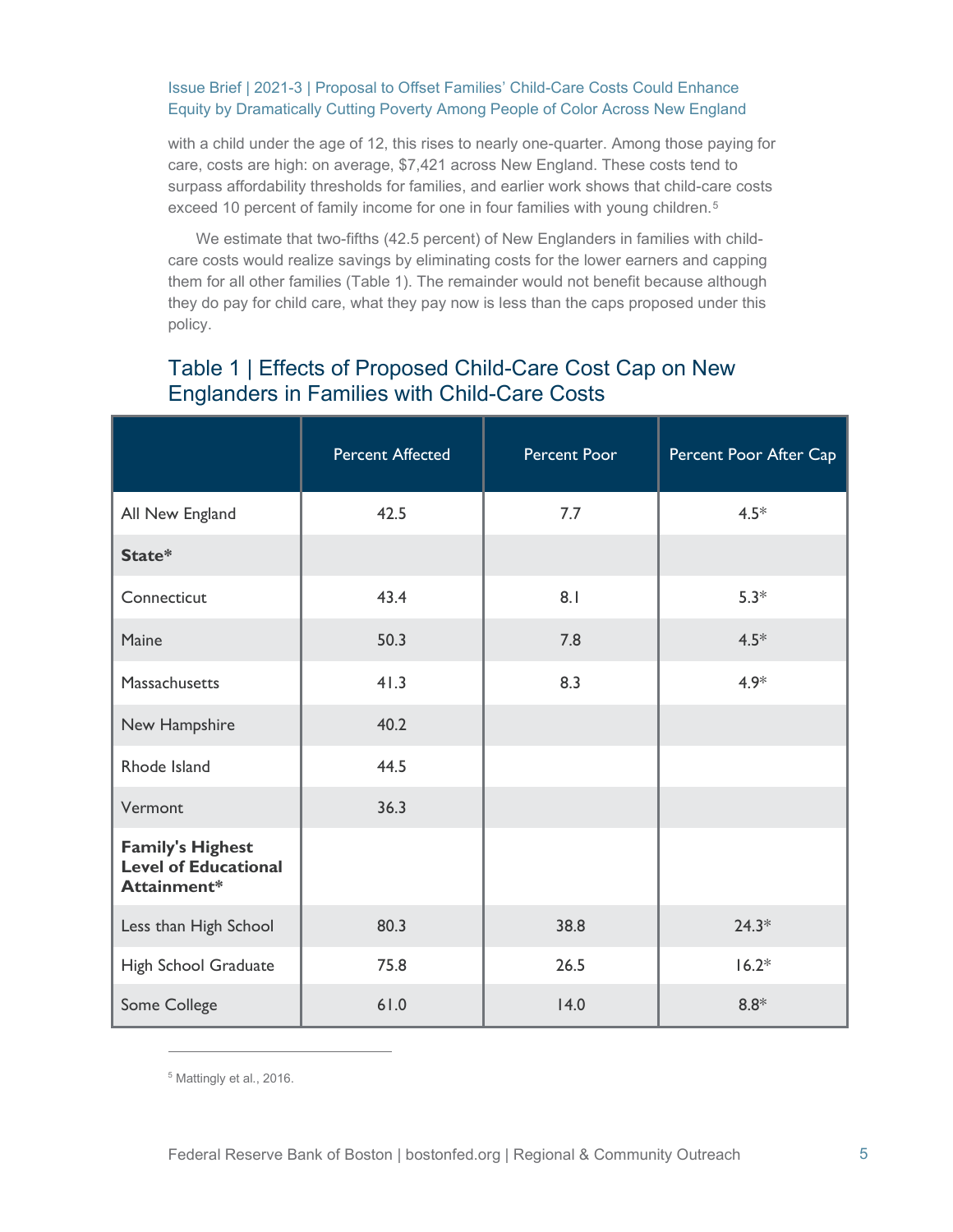| College Graduate                                 | 32.0 | 2.6  | $1.2*$  |
|--------------------------------------------------|------|------|---------|
| <b>Number of Adults in</b><br>Family*            |      |      |         |
| One                                              | 83.2 | 29.0 | $18.0*$ |
| Two                                              | 37.4 | 4.0  | $2.1*$  |
| More than Two                                    | 32.2 | 7.7  | $5.1*$  |
| <b>Number of Children</b><br>Under 12 in Family* |      |      |         |
| One                                              | 41.3 | 8.0  | $4.4*$  |
| Two                                              | 41.9 | 6.4  | $4.0*$  |
| Three or more                                    | 47.7 | 10.2 | $6.3*$  |
| Race/Ethnicity*                                  |      |      |         |
| Black alone, not<br>Hispanic                     | 67.0 | 18.3 | $10.8*$ |
| Hispanic, any race                               | 65.3 | 21.8 | $14.8*$ |
| Other race or<br>multiracial, not Hispanic       | 37.5 | 10.3 | $6.7*$  |
| White alone, not<br>Hispanic                     | 37.1 | 4.0  | $1.9*$  |

*Source: U.S. Census Bureau American Community Survey Supplemental Poverty Measure Estimates, 2016–2018 pooled sample.*

*Notes: Asterisks in the row headings indicate a statistically significant association between that measure and being affected by the cost cap (chi-square tests; p < 0.05). Asterisks in the far right column indicate a difference in pre- and post-cap poverty rates (t-tests; p < 0.05 after adjustment for multiple comparisons). All estimates are weighted. "Family" refers to SPM unit. All estimates are calculated at the person level for people in family units where at least one person is under age 12 and the family has at least some child-care costs. Educational attainment is only collected among respondents age 25 or older and thus is missing for 0.3 percent of people who live in families where everyone in the family is under 25. Blank cells in the table indicate where estimates are unavailable due to small sample sizes.*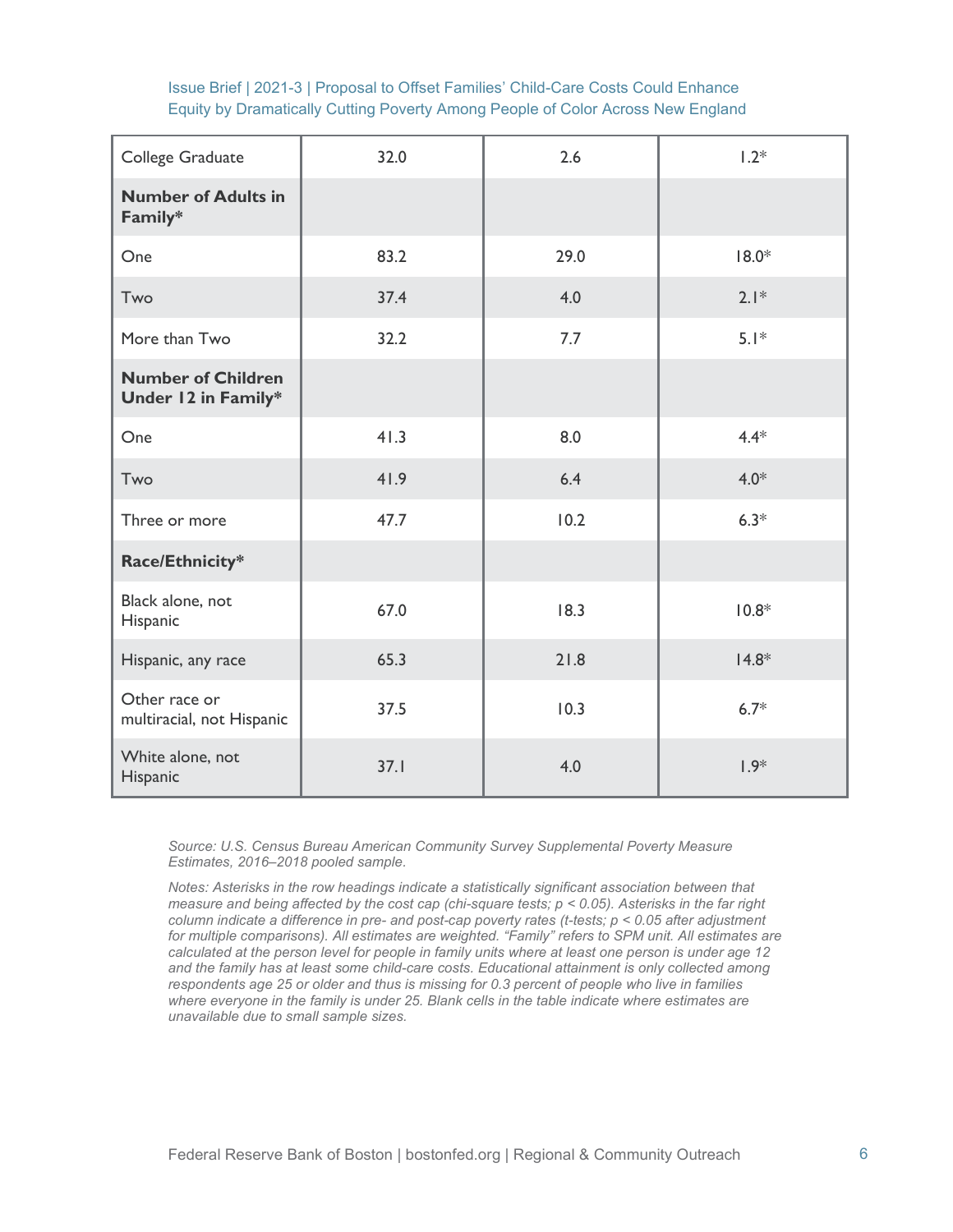Across the six New England States, 36–50 percent of people in families paying for child care would benefit from a child-care cost cap like that proposed in Massachusetts (Table 1). With this additional income returned to family resource calculations, the poverty rate among people in families with child-care costs would fall from 7.7 percent to 4.5 percent. Although sample sizes are not sufficient for analyzing effects in every state separately, Connecticut, Maine, and Massachusetts would all experience poverty rate changes between 2.8 and 3.4 percentage points, consistent with the region.

### <span id="page-6-0"></span>… And Reach Would Be Equity Enhancing

Although we estimate that this policy would reach about two-fifths of people in families with child-care costs, the penetration into specific populations would be much greater. For instance, individuals in families that are likely to have the fewest resources are the most affected: more than 80 percent of individuals in families with only one adult present or where the highest-educated person in the family does not have a high-school diploma would have reduced costs under this policy. Similarly, while two-thirds of Black and Hispanic New Englanders would have reduced expenses, this is true for just 37 percent of non-Hispanic white New Englanders. As a result of this focused reach, such a policy makes inroads in reducing disparities by education and race/ethnicity.

In addition to deeper reach into some groups, this policy also has greater effects on poverty among some groups, both reducing rates and closing gaps in the poverty rate between non-Hispanic white individuals and people of color. Specifically, this policy has significant potential to meaningfully reduce poverty for Black New Englanders, cutting the group's poverty rates by 41 percent, from 18.3 percent to 10.8 percent (Figure 1).



Source: U.S. Census Bureau American Community Survey Supplemental Poverty Measure Estimates, 2016-2018 pooled sample. Note: Poverty reductions are statistically significant for each group (p < 0.05). Small sample sizes precluded the inclusion of estimates for other racial/ethnic groups. All estimates are weighted.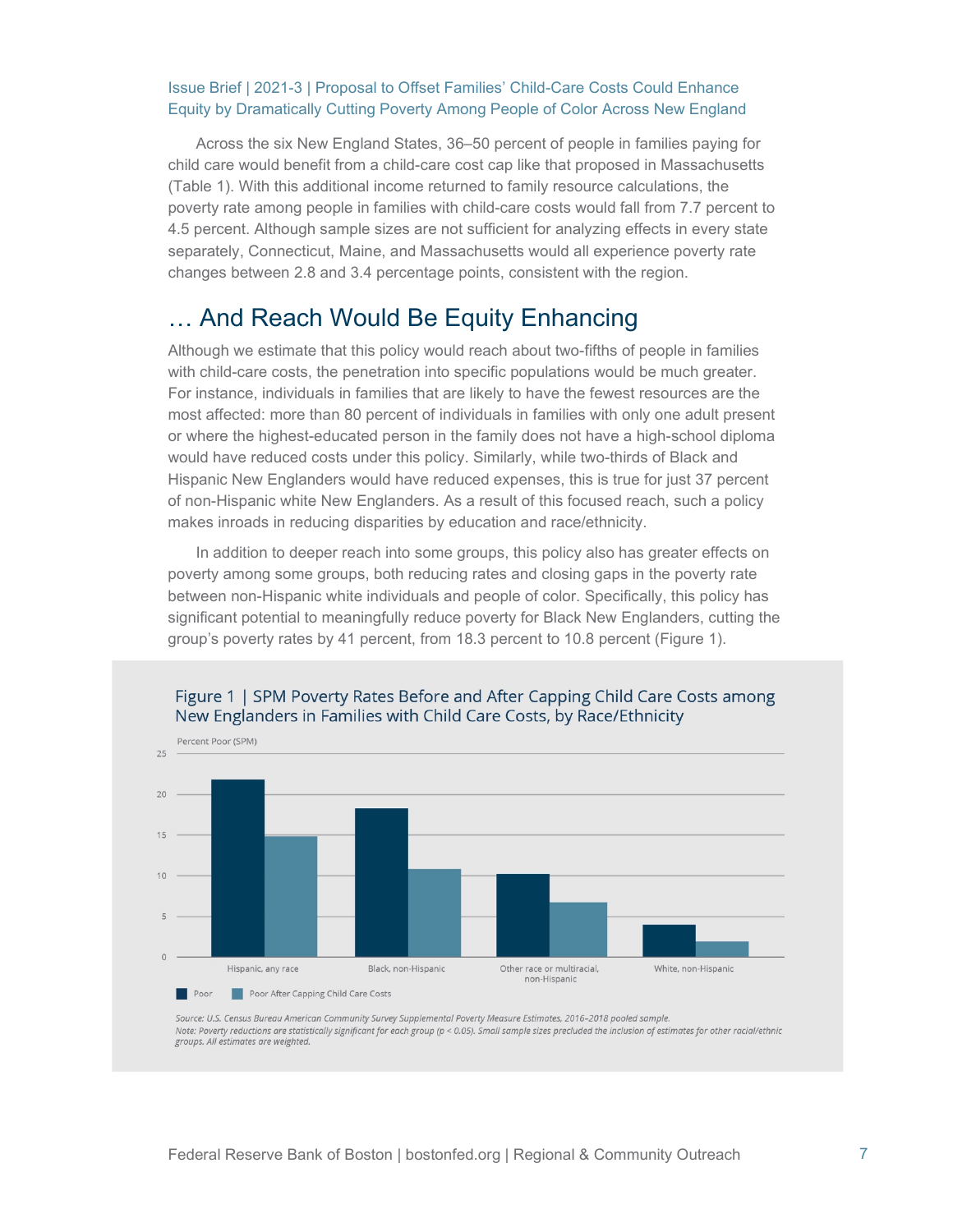Although white poverty would be halved, a much lower existing poverty rate makes the absolute effect less dramatic. Beyond reducing poverty within specific racial/ethnic groups, a child-care-cap policy would also substantially reduce the differences between Black and white poverty. While Black New Englanders would still have higher poverty rates, the difference between Black and white rates would be reduced by 38 percent, from a 14.3 to an 8.9 percentage-point separation.

### <span id="page-7-0"></span>Changes Also Impact Higher-Earning Families

Although this brief has focused on the poverty-reducing impact of a child-care-cap policy, effects would not be limited to the poor. Figure 2 shows how New Englanders in families with child-care costs in five resources-to-poverty-threshold ratio categories would be affected by this policy. The left side shows families' beginning poverty ratio, and the migrating lines indicate the proportion of each group that would transition to another category after capping child-care costs. For instance, more than two-fifths (41.2 percent) of poor individuals in families paying for child care would be lifted out of poverty and into the next-highest category by this policy. Further, 9.5 percent of families with incomes at 100–199 percent of the poverty threshold would move out of this low-income status and above 200 percent of the threshold, with additional small effects visible for individuals with incomes up to 400 percent of the poverty threshold.

#### Figure 2 | Changes in Resources-to-Poverty-Threshold Classifications for New Englanders in Families with Child-Care Costs, Before and After **Capping Child-Care Costs**



Source: U.S. Census Bureau American Community Survey Supplemental Poverty Measure Estimates, 2016-2018 pooled sample. Note: All estimates are weighted. No individuals shifted more than one resources-to-poverty-threshold category upward.

# <span id="page-7-1"></span>**Discussion**

We modelled one of the potential impacts to making child care more affordable: reducing poverty. That said, of course, poverty reduction is not the only outcome. In addition, we anticipate that parental work may increase and care may be of higher quality, providing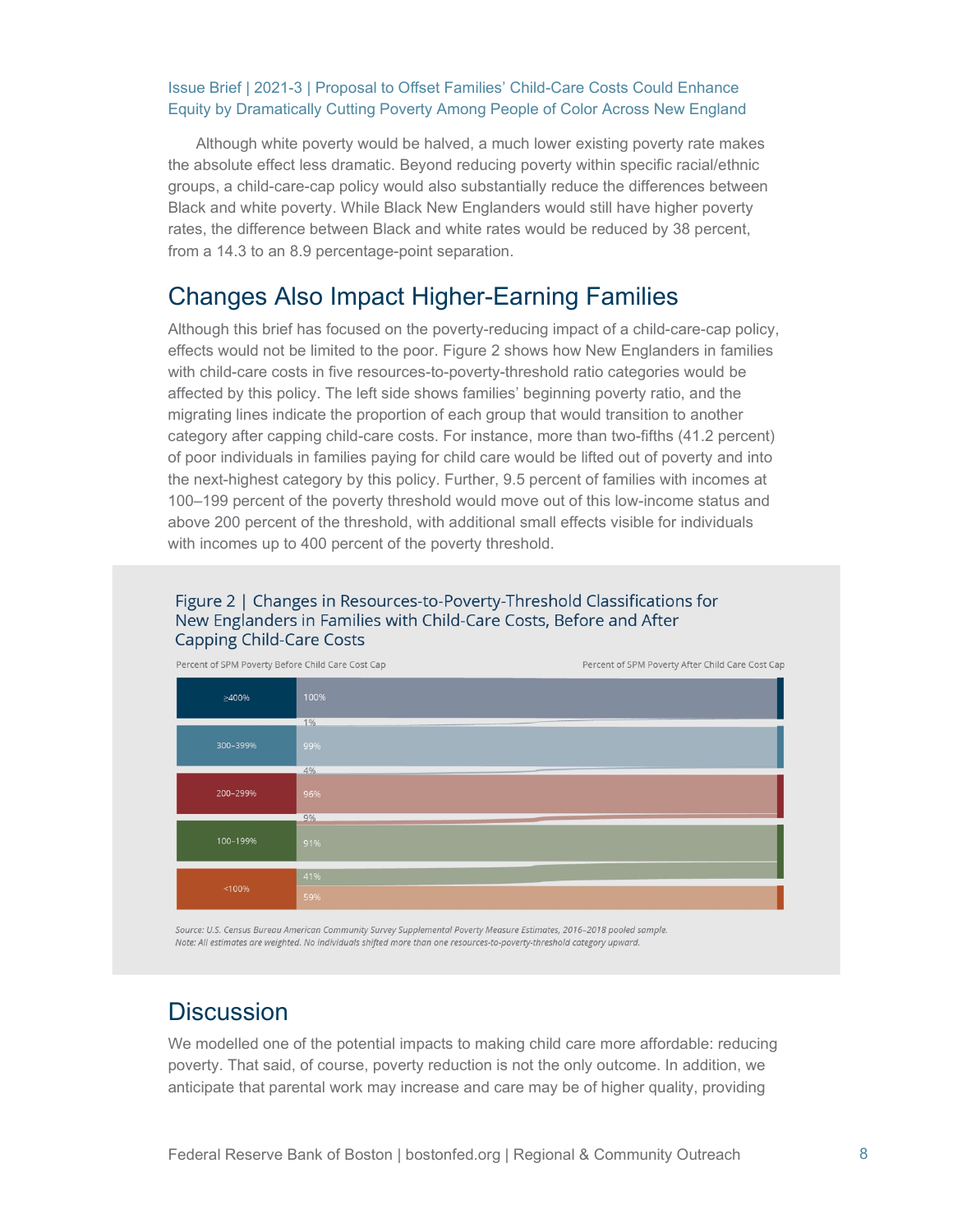benefits to children across the income spectrum. While it is beyond the scope of this brief to model increased employment or work hours and child-care quality improvements, a policy like this has particular potential to stimulate enrollment in child care among the lowest-income families, in part because those families are least likely to already be using paid care. People in poor families with children under age 12 report having child-care costs at half the prevalence of higher-income families (13.2 percent vs. 32.7 percent for those in families with incomes more than four times the poverty threshold). Thus, our findings should be considered an estimation of only one positive outcome from the proposed policy. Indeed, if poverty reduction alone were the sole goal, we might find more cost effective and efficient mechanisms.

Our analyses suggest that making child care more affordable can have a dramatic impact not only on poverty broadly but also in reducing racial/ethnic poverty disparities among those currently paying out of pocket for care. Of course, the cost of such policies is large. For example, a recent analysis found that "universal high-quality ECE [early care and education] in Massachusetts, with affordable capped fees of no more than 7% of income and free for low-income families, would cover a total of 288,000 kids with net new costs of \$5.03 billion."[6](#page-8-0) However, poverty reductions are important, economically and socially, given the known correlations between poverty, academic achievement, health, occupational and educational attainment, and criminal-justice outcomes.[7](#page-8-1) As such, investments in child care would likely lead to better life outcomes across generations and considerable cost savings downstream, essentially offering a positive rate of return. Additionally, effects aren't limited to poor populations: if low-income New Englanders in families with child-care costs were to recoup some or all of their child-care costs in this way, nearly one in ten (9.5 percent) would be lifted above 199 percent of the poverty line.

Aside from the direct poverty-ameliorating effects of a child-care-cap policy, making care affordable is also valuable for stabilizing family employment capacity, by ensuring that child-care expenses do not outweigh earnings. Alleviating child-care pressures on families is especially salient for long-term family economic stability in a post-COVID-19 labor market, when labor-force participation has not yet recovered to prepandemic rates and women's labor-force participation in particular is the lowest it has been since 19[8](#page-8-2)8.<sup>8</sup>

Further, the pandemic's labor-market effects have been racially patterned, suggesting supports for families of color are especially significant. Job losses are still disproportionately borne by workers of color, and the March 2021 unemployment rate among Black workers was 40 percent higher than among white workers (9.6 percent vs. 5.4 percent).[9](#page-8-3) Policies that support workers of color in their capacity to engage in the

<span id="page-8-0"></span><sup>6</sup> Jones & Giang, 2021.

<span id="page-8-1"></span><sup>7</sup> See, for example, Duncan et al. (2017), Holzer et al. (2008), and Duncan et al. (2010).

<span id="page-8-2"></span><sup>8</sup> Ewing-Nelson & Tucker, 2021.

<span id="page-8-3"></span><sup>&</sup>lt;sup>9</sup> U.S. Bureau of Labor Statistics, n.d.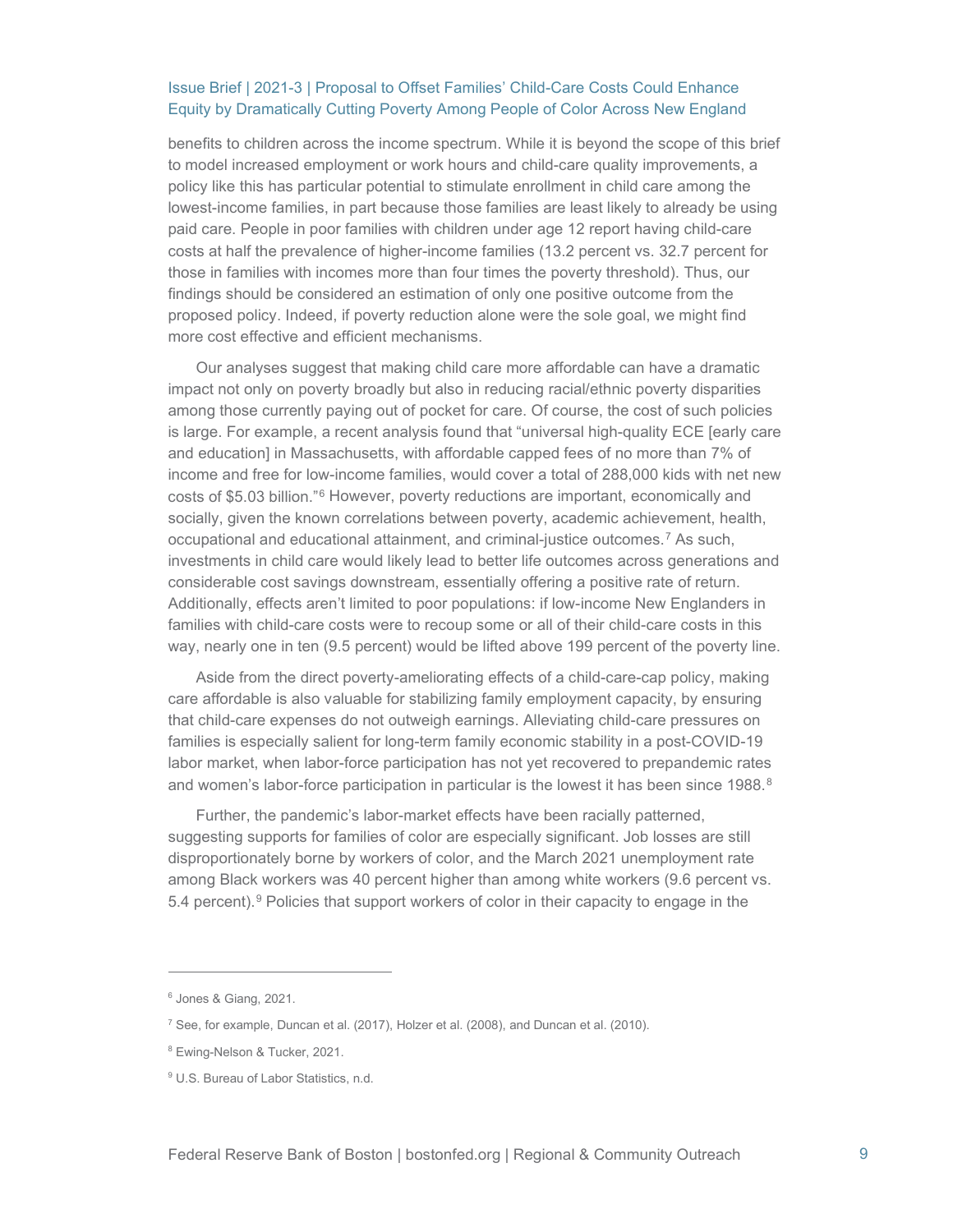labor force while reducing the pressures of child care might hasten increased labor-force participation and improve the economic outlook for women and people of color.

Finally, in any policy effort that utilizes subsidies, implementation is critical in the share and characteristics of eligible people who participate. Such a policy could leverage lessons learned on program delivery from the existing child-care subsidy program and from pandemic-specific service delivery to craft a program with a low administrative burden and high accessibility among those who need it most.

In this brief, our primary focus was on affordability since that is often a major barrier for families in accessing quality child care. That said, while increasing affordability is important for family economic security (by enabling work and lowering expenses), it doesn't address the quality or supply of child care, which are persistently constrained by this country's funding and delivery of child care. Poor quality care poses its own problems, potentially turning families away from child care and the labor market or exposing children to adverse childhood experiences. Additionally, even affordable care is no guarantee of available care, and families may still struggle to find care that meets their needs and preferences.

### <span id="page-9-0"></span>Data & Methods

This brief uses data described in the U.S. Census Bureau's working paper number 2020- 09, which produces Supplemental Poverty Measure (SPM) estimates using American Community Survey (ACS) data. To achieve sufficient sample size for these analyses, we pool three consecutive years of data (2016, 2017, and 2018) and adjust all resource and threshold measures to reflect 2020 dollars. While data necessary for calculating the SPM are typically only collected and estimated through the Annual Social and Economic Supplement (ASEC) of the Current Population Survey (CPS), which is sponsored jointly by the Census Bureau and the Bureau of Labor Statistics, the CPS has a smaller sample size than the ACS and is not typically recommended for estimating poverty rates for geographies below the national level. Census Bureau staff have addressed this gap by creating a methodology for calculating SPM estimates among the much larger ACS sample.

Because the ACS does not contain all the information needed to calculate the SPM, it is important to note that the estimates here are derived from modeled data, not data collected from families via survey response. In addition, the estimated aggregate childcare costs from the ACS paper are substantially lower than those from the CPS ASEC, suggesting that estimates of change here are smaller than might be identified in analysis using the CPS ASEC.[10](#page-9-1) Additional data on state-level median income were derived from ACS detailed tables (2019 five-year estimates, inflation adjusted to 2020 dollars), which

<span id="page-9-1"></span><sup>&</sup>lt;sup>10</sup> More information on this methodology and the differences between ACS SPM and CPS ASEC SPM can be found in Fox, Glassman, and Pacas (2020).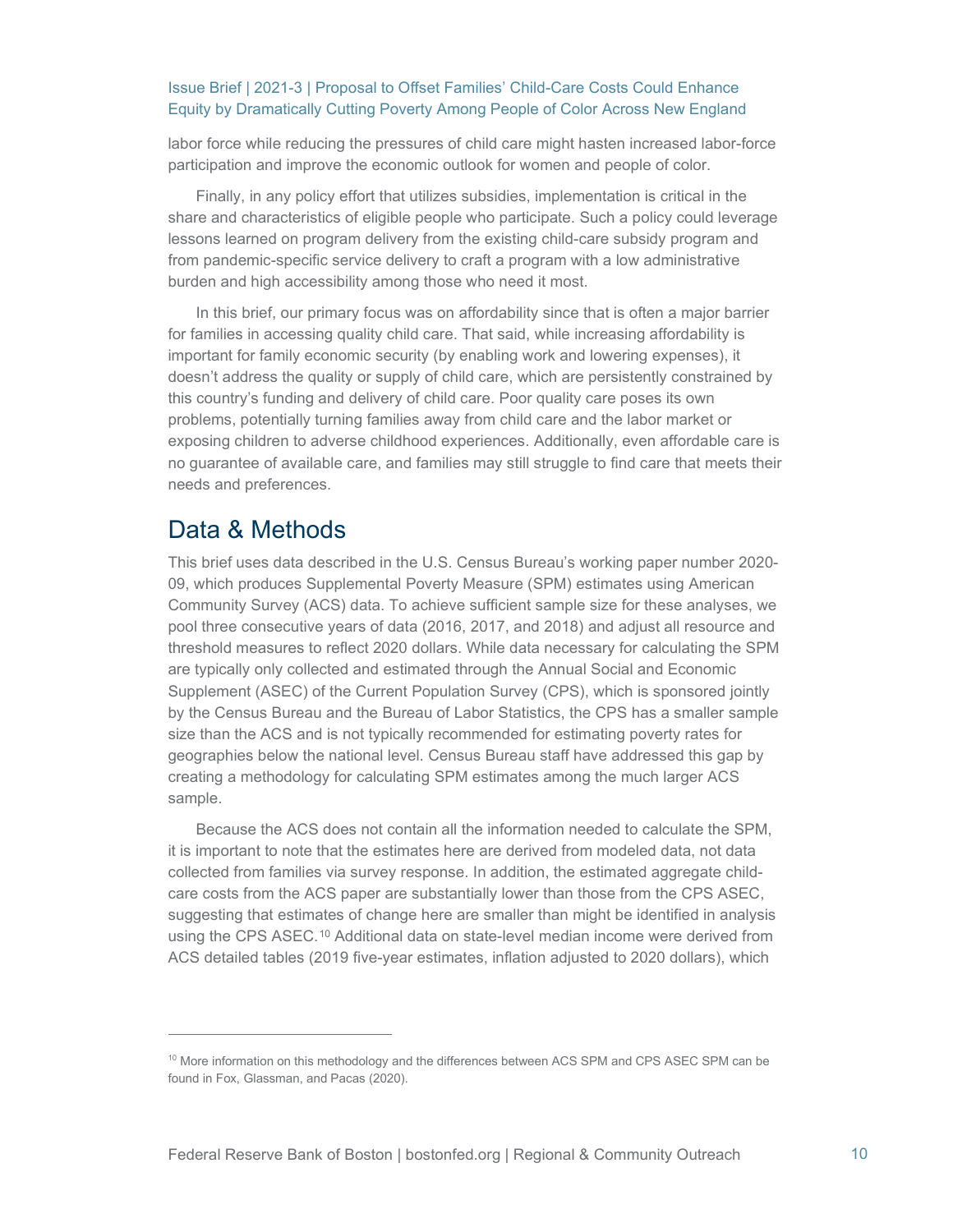are derived from a larger sample than the microdata from which the rest of these analyses are derived.

Utilizing SPM data allow for a poverty-centered analysis of a child-care-cap policy by providing details on total family resources, child-care costs alone, and family-specific poverty thresholds. To identify changes in poverty triggered by a child-care-cap policy, we first calculate families' maximum child-care costs under the new policy: \$0 if family cash income is below their state's median income, and no more than 7% of their income if above the state median. For higher-income families, if the amount they presently pay for child care is below 7% of income, we preserve their original child-care-cost value and consider them not affected by this policy. These new "capped" costs are subtracted from reported costs across all families with a child under age 12 and paying for child care, and the difference is added back to total family resources. This new family income—post child-care cap—is compared with SPM family-resource thresholds to calculate a new, post-child-care-cap poverty status for each family and overall rates across groups.

Although proposed child-care-cap legislation allows for families with children as old as 12 to benefit from the proposed policy, SPM child-care measures available here do not include child-care expenses for families whose youngest child is 12. As such, we limit this analysis to families with children *under* age 12. In addition, children with special needs would be covered by the legislation through age 15; those children are also excluded here because of the lack of detailed information in these data that would allow us to identify eligible families.

All estimates are weighted, using the person-level SPM weight available in the ACS SPM data sets. All differences discussed in the text are statistically significant at the *p* < 0.05 level. Because these data are derived from sample-based surveys; because child-care costs are modeled, rather than collected, in the original source; and because even with three years of ACS SPM data, some subgroup cell sizes are relatively small, caution should be used in making comparisons within the tables and figures.

## <span id="page-10-0"></span>About the Authors



#### **Marybeth J. Mattingly**

Beth Mattingly is an assistant vice president in Regional & Community Outreach at the Federal Reserve Bank of Boston.

[Beth.Mattingly@bos.frb.org](mailto:Beth.Mattingly@bos.frb.org)



#### **Jess Carson**

Jess Carson is a research assistant professor at the Carsey School of Public Policy.

[Jessica.Carson@unh.edu](mailto:Jessica.Carson@unh.edu)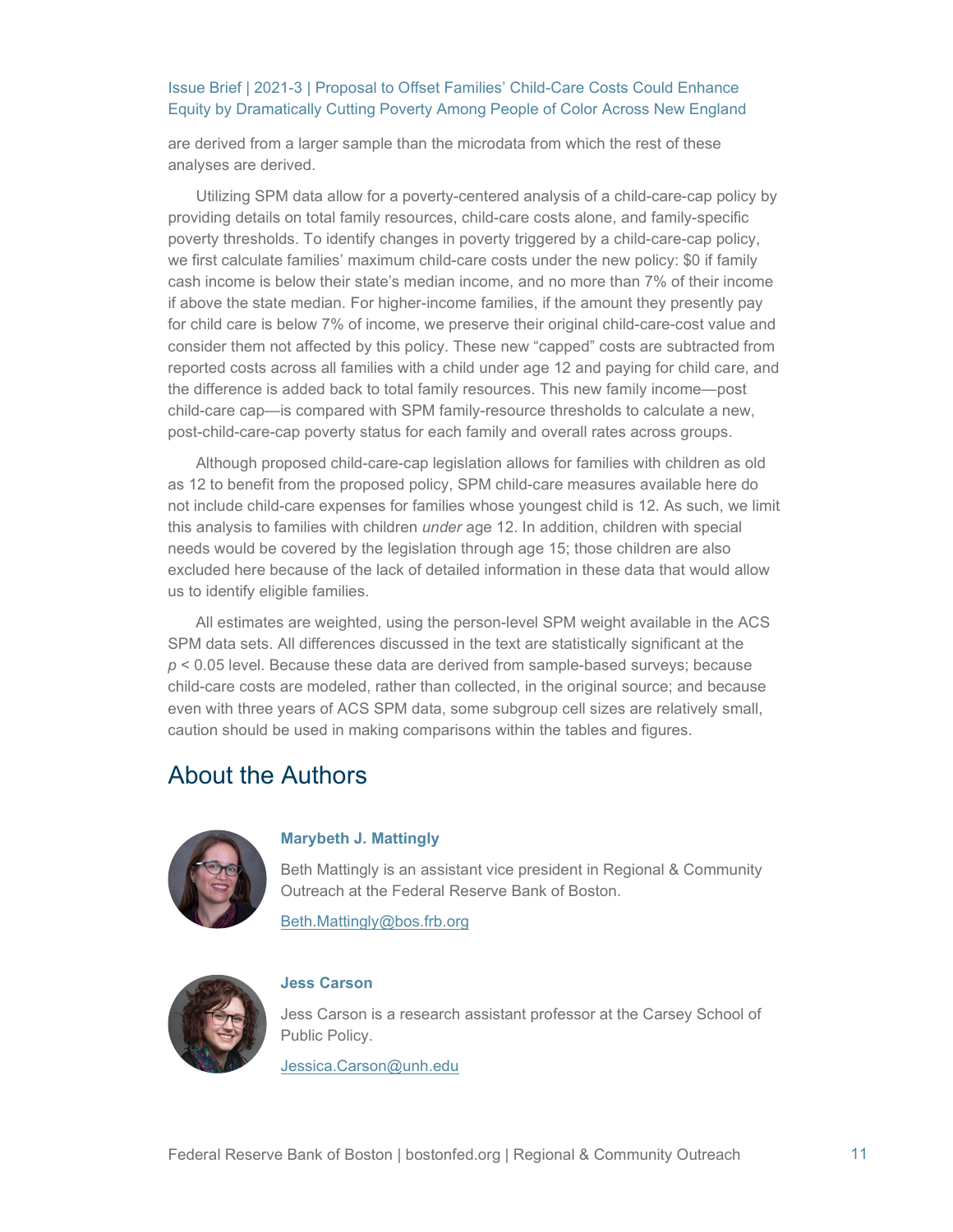# <span id="page-11-0"></span>Acknowledgements

The authors would like to thank Sara Chaganti, Prabal Chakrabarti, Erin Graves, Sarah Savage, and Jeff Thompson at the Federal Reserve Bank of Boston; Sarah Boege and Michael Ettlinger at the Carsey School of Public Policy for their thoughtful feedback on this brief; and Amberly Polidor for able copyediting.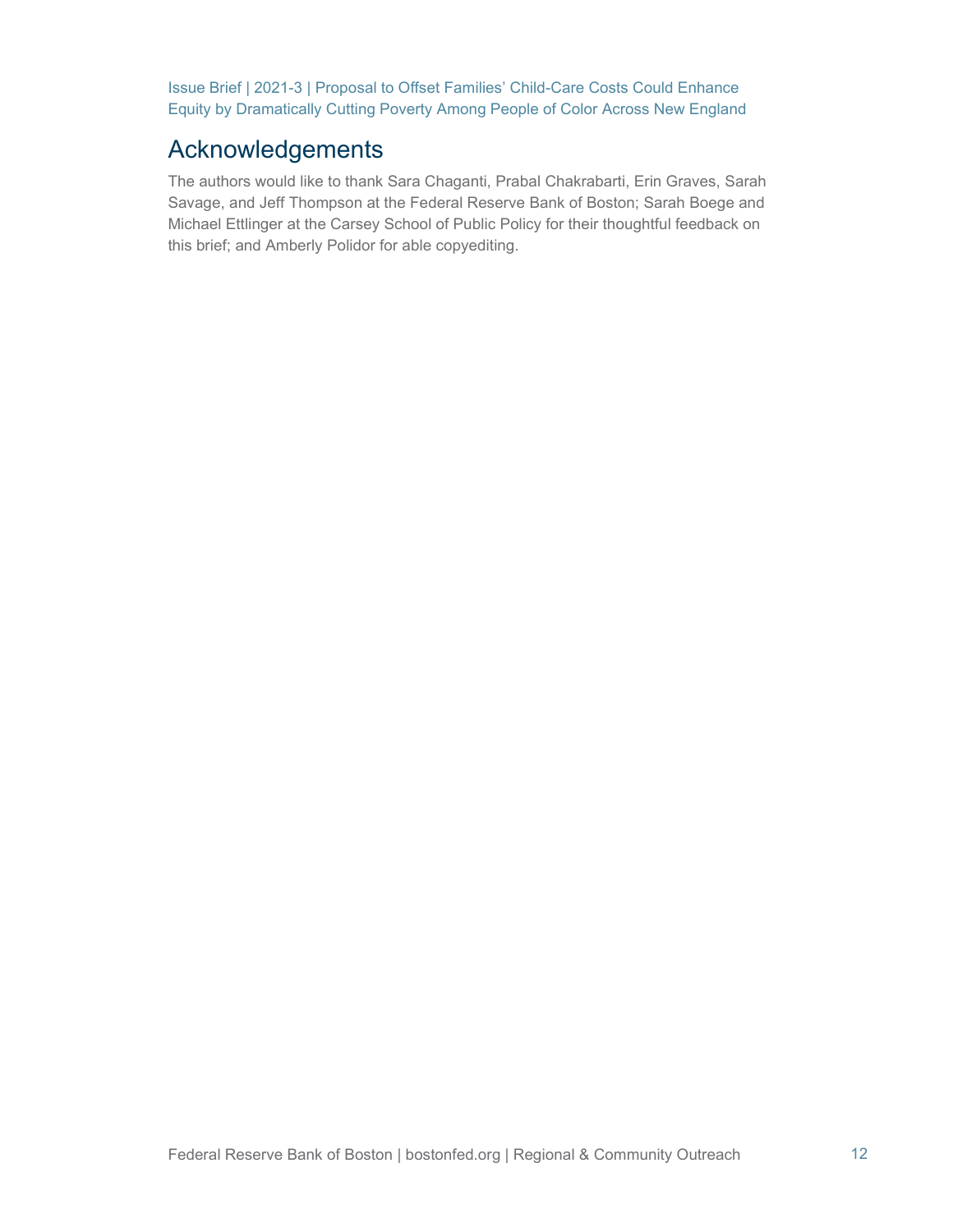# <span id="page-12-0"></span>**References**

Duncan, G.J., Magnuson, K., & Votruba-Drzal, E. (2017). Moving beyond correlations in assessing the consequences of poverty. *Annual Review of Psychology, 68*, 413–434. <https://www.annualreviews.org/doi/abs/10.1146/annurev-psych-010416-044224>

Duncan, G.J., Ziol-Guest, K.M., & Kalil, A. (2010). Early-childhood poverty and adult attainment, behavior, and health. *Child Development, 81*(1), 306–325. <https://srcd.onlinelibrary.wiley.com/doi/full/10.1111/j.1467-8624.2009.01396.x>

Ewing-Nelson, C., & Tucker, J. (2021, March). *A year into the pandemic, women are still short nearly 5.1 million jobs.* National Women's Law Center. [https://nwlc.org/wp](https://nwlc.org/wp-content/uploads/2021/03/Feb-Jobs-Day-v2.pdf)[content/uploads/2021/03/Feb-Jobs-Day-v2.pdf](https://nwlc.org/wp-content/uploads/2021/03/Feb-Jobs-Day-v2.pdf)

Fox, L., Glassman, B., & Pacas, J. (2020, July 20). *The Supplemental Poverty Measure using the American Community Survey.* United States Census Bureau. <https://www.census.gov/library/working-papers/2020/demo/SEHSD-WP2020-09.html>

Gassman-Pines, A., Oltmans Ananat, E., Fitz-Henly, J. (2020, October). COVID-19 and parent-child psychological well-being. *Pediatrics, 146*(4). <https://pediatrics.aappublications.org/content/146/4/e2020007294>

GAO. (2021, February 18). *Child care: Subsidy eligibility and receipt, and wait lists.* U.S. Government Accountability Office. [https://www.gao.gov/products/gao-21-245r#](https://www.gao.gov/products/gao-21-245r)

Holzer, H.J., Whitmore Schanzenbach, D., & Duncan, G.J. (2008). The economic costs of childhood poverty in the United States. *Journal of Children and Poverty, 14*(1), 41–61. <https://www.tandfonline.com/doi/abs/10.1080/10796120701871280>

Johnson-Staub, C. (2017, December). *Equity starts early: Addressing racial inequities in child care and early education policy.* Center for Law and Social Policy. [https://www.clasp.org/sites/default/files/publications/2017/12/2017\\_EquityStartsEarly\\_0.p](https://www.clasp.org/sites/default/files/publications/2017/12/2017_EquityStartsEarly_0.pdf) [df](https://www.clasp.org/sites/default/files/publications/2017/12/2017_EquityStartsEarly_0.pdf)

Jones, C., & Giang, M. (2021, April 28.) *Care for our commonwealth: The cost of universal, affordable, high-quality early care & education across Massachusetts.* Massachusetts Budget & Policy Center. [https://massbudget.org/2021/04/28/care-for-our](https://massbudget.org/2021/04/28/care-for-our-commonwealth-the-cost-of-universal-affordable-high-quality-early-care-education-across-massachusetts/)[commonwealth-the-cost-of-universal-affordable-high-quality-early-care-education-across](https://massbudget.org/2021/04/28/care-for-our-commonwealth-the-cost-of-universal-affordable-high-quality-early-care-education-across-massachusetts/)[massachusetts/](https://massbudget.org/2021/04/28/care-for-our-commonwealth-the-cost-of-universal-affordable-high-quality-early-care-education-across-massachusetts/)

Lewis, J.M., et al. (2021). *Bill S.362: An act providing affordable and accessible high quality early education and care to promote child development and well-being and support the economy in the Commonwealth.* 192nd General Court of the Commonwealth of Massachusetts.<https://malegislature.gov/Bills/192/SD1307>

Mattingly, M., Schaefer, A., & Carson, J. (2016, November 10*). Child care costs exceed 10 percent of family income for one in four families.* University of New Hampshire, Carsey School of Public Policy. [https://carsey.unh.edu/publication/child-care-costs-exceed-10](https://carsey.unh.edu/publication/child-care-costs-exceed-10-percent-family-income-one-four-families) [percent-family-income-one-four-families](https://carsey.unh.edu/publication/child-care-costs-exceed-10-percent-family-income-one-four-families)